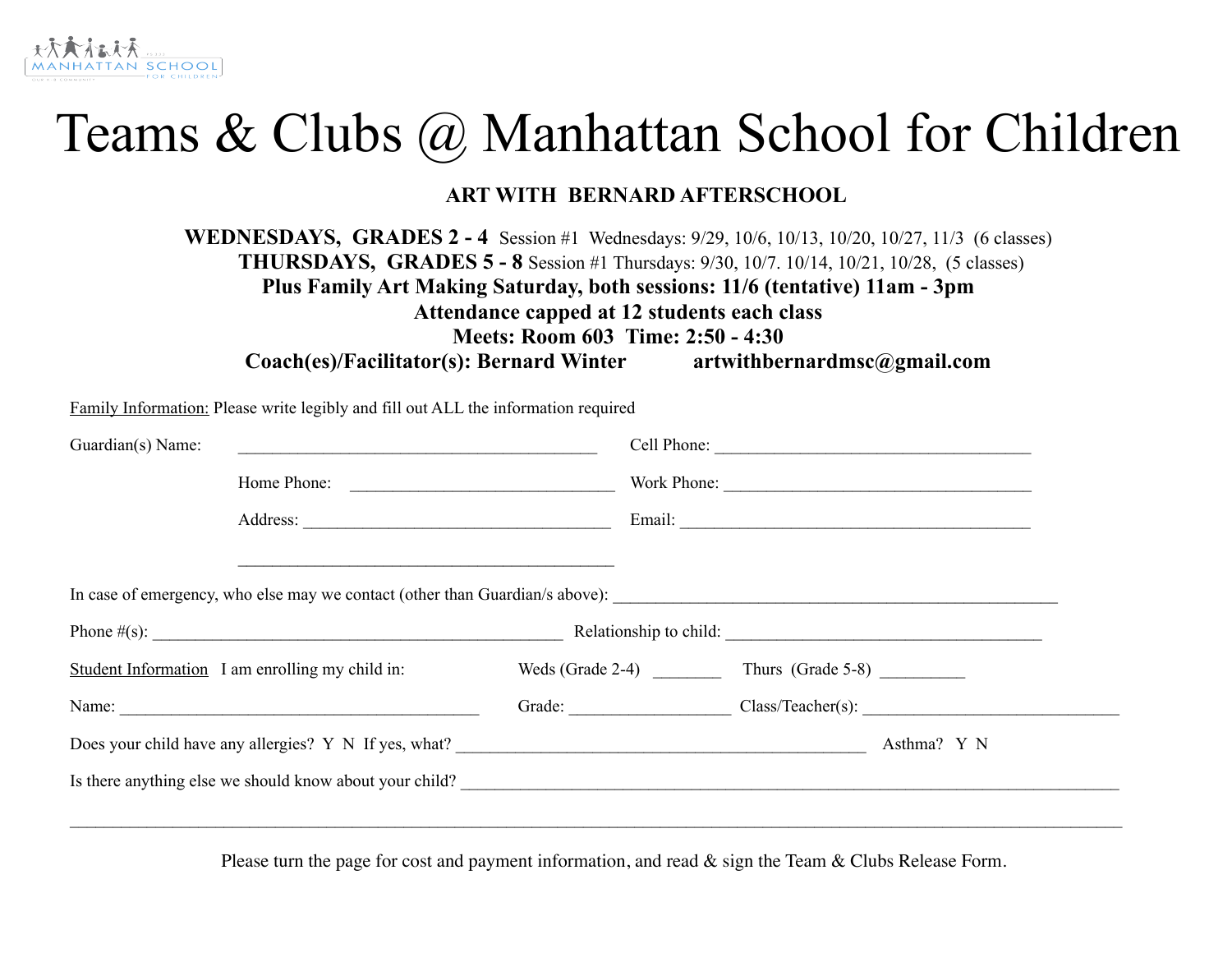#### **Return this form with your payment to the MAIN OFFICE Attention: Tatiana Hoover**



## **school** Teams & Clubs  $\omega$  Manhattan School for Children

**The cost for this activity is \$135 (Weds) or \$120 (Thurs)** (\$15 a class plus a \$30 materials fee.) We expect each family to contribute something towards the cost of the activity. You may:

Pay the entire amount of \$135 (Weds) or \$120 (Thurs) (make checks payable to The Friends of the Manhattan School for Children)

Pay  $\frac{1}{2}$  now \$65 and \$70 by the following date \_\_\_\_\_\_\_\_\_ or pay \$135 in installments of \$\_\_\_\_\_\_\_\_ each week/month.

Pay \$\_\_\_\_\_\_, a portion of the cost. Friends of MSC will provide a scholarship to cover the remaining balance.

We/I would like to sponsor a student(s) by contributing the following amount  $\frac{1}{2}$  towards MSC Teams & Clubs Scholarship(s).

#### **Parental Permission for Activity**

- 1. I give permission for my child to participate in all activities related to the MSC Teams & Clubs Program, including traveling to away games, practice, club activities and trips.
- 2. MSC has the unrestricted right to terminate this student's enrollment in the sports/clubs program at its sole discretion. In the event of such termination due to student's behavior, MSC is not obligated to refund tuition or any unused amount of the tuition.
- 3. I hereby consent for my child to participate in the taking of photographs, movies or video tapes, participation in interviews and the use of quotes by MSC for use and reuse of said products for non-profit purposes including use in print, on the internet, and all other forms of media.
- 4. MSC has permission to treat my child for routine, minor injuries (such as scrapes and bruises). In the event that a parent/guardian cannot be contacted in an emergency, MSC has permission to have my child examined at a hospital emergency room. I understand and agree that MSC is not responsible or liable for any injury or damage that might arise out of or in connection with such authorized medical treatment.
- 5. I also hereby release MSC and the New York City Dept. of Education and its agents and employees from all claims, demands and liabilities whatsoever in connection with MSC Teams & Clubs Program.

|                                                                                                                                     | Print Name: | Date: |  |
|-------------------------------------------------------------------------------------------------------------------------------------|-------------|-------|--|
| Along with the guardian(s) on the front of this agreement, I also grant permission for the following person(s) to pick up my child: |             |       |  |
| Print Name:                                                                                                                         | Phone#:     |       |  |
| Print Name:                                                                                                                         | Phone#:     |       |  |

**Grades 5 and up ONLY: If you would like to permit your child to leave MSC without an adult escort, you must enter your child's name below and sign at the bottom of this page. MSC will not release children without an adult escort until the end time of the clubs & sports program(s) they attend.**